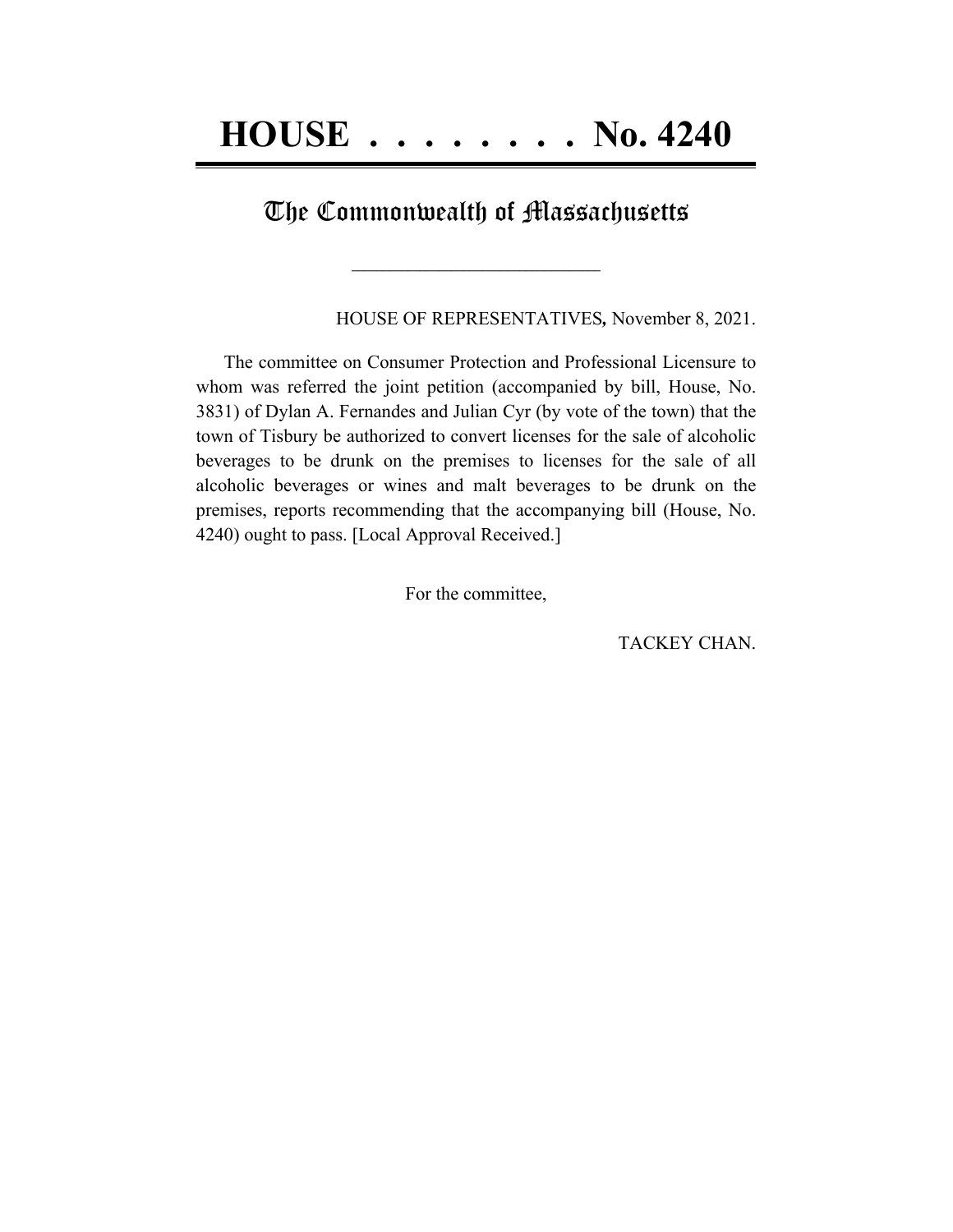## The Commonwealth of Massachusetts

**In the One Hundred and Ninety-Second General Court (2021-2022) \_\_\_\_\_\_\_\_\_\_\_\_\_\_\_**

**\_\_\_\_\_\_\_\_\_\_\_\_\_\_\_**

An Act regarding licenses for the sale of alcoholic beverages to be drunk on the premises in the town of Tisbury.

Be it enacted by the Senate and House of Representatives in General Court assembled, and by the authority *of the same, as follows:*

| $\mathbf{1}$   | SECTION 1. Notwithstanding sections 11, 11A and 17 of chapter 138 of the General                     |
|----------------|------------------------------------------------------------------------------------------------------|
| 2              | Laws or any other general or special law to the contrary, the board of selectmen of the town of      |
| $\overline{3}$ | Tisbury may place upon the official ballot at the next state election or annual town election        |
| $\overline{4}$ | following the effective date of this act, the following question:                                    |
| 5              | "Shall the board of selectmen of the town of Tisbury be authorized to convert licenses for           |
| 6              | the sale of all alcoholic beverages or wines and malt beverages to be drunk on the premises          |
| $\overline{7}$ | under section 12 of chapter 138 of the General Laws, originally granted or authorized pursuant to    |
| 8              | section 1 of chapter 187 of the acts of 2009 or chapter 360 of the acts of 2016, to licenses for the |
| 9              | sale of all alcoholic beverages or wines and malt beverages to be drunk on the premises to           |
| 10             | restaurants, including restaurants within inns and hotels, without the requirement that such be      |
| 11             | beverages be consumed with meals only, but subject to the requirement that the restaurant have a     |
| 12             | seating capacity of not less than 30 persons, and subject to the conditions that sales of alcoholic  |
| 13             | beverages not exceed thirty-five per cent (35%) of the gross sales of the restaurant and that such   |
|                |                                                                                                      |